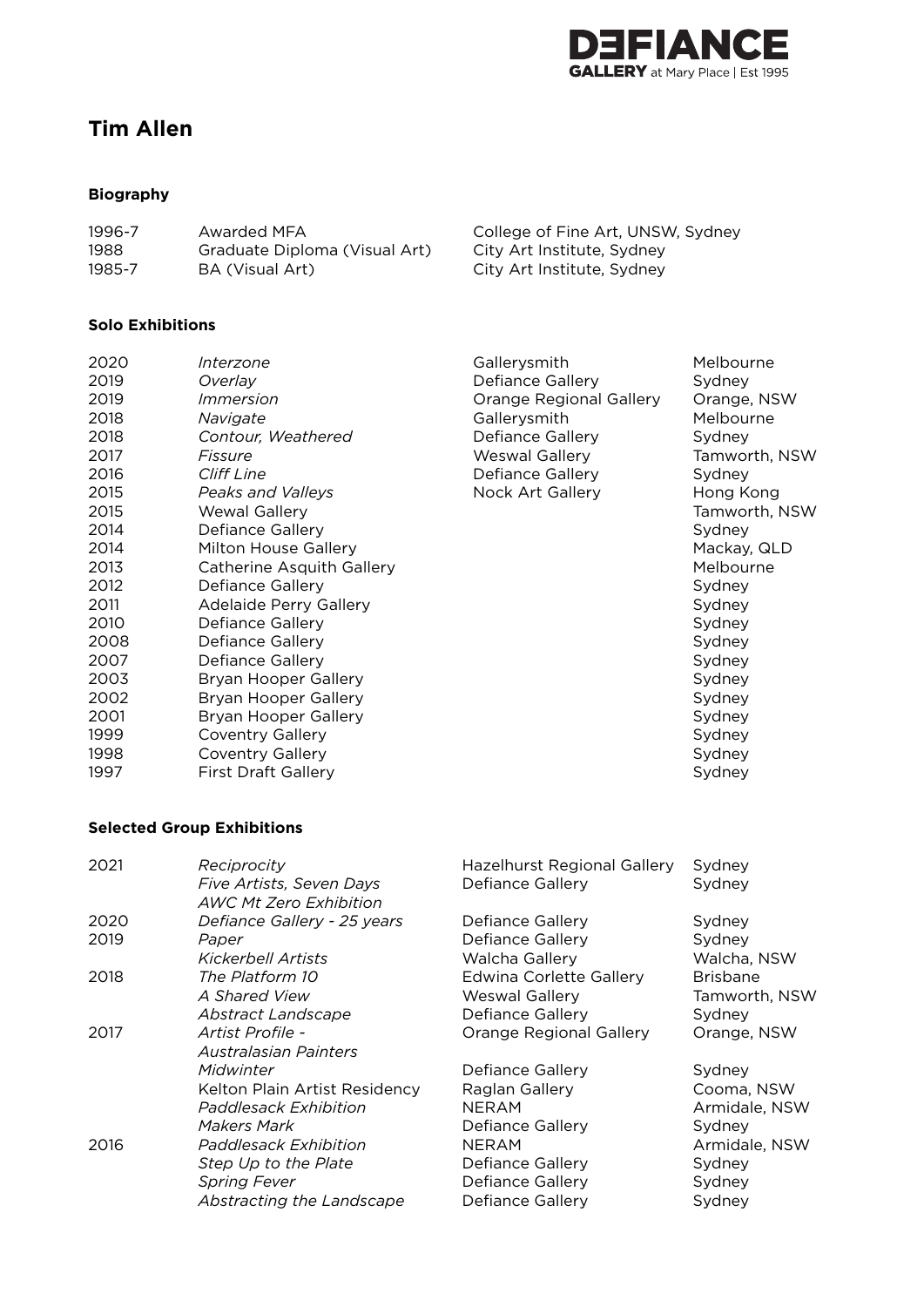| Art From Australia             | Gail Art Museum                                                                                                                                                                                                                                                                     | Seoul, Sth Korea<br>Hong Kong                                                                                                                                                                                                                                 |
|--------------------------------|-------------------------------------------------------------------------------------------------------------------------------------------------------------------------------------------------------------------------------------------------------------------------------------|---------------------------------------------------------------------------------------------------------------------------------------------------------------------------------------------------------------------------------------------------------------|
| 20th Anniversary Exhibition    | Defiance Gallery                                                                                                                                                                                                                                                                    | Sydney                                                                                                                                                                                                                                                        |
| Coorah Contemporary Gallery    |                                                                                                                                                                                                                                                                                     | <b>Wentworth Falls</b>                                                                                                                                                                                                                                        |
| Opening Exhibition             |                                                                                                                                                                                                                                                                                     | Sydney                                                                                                                                                                                                                                                        |
| Stations of the Cross 2014     |                                                                                                                                                                                                                                                                                     | Sydney                                                                                                                                                                                                                                                        |
| Abstracting the Landscape      | Defiance Gallery                                                                                                                                                                                                                                                                    | Sydney                                                                                                                                                                                                                                                        |
| Coorah Contemporary Gallery    |                                                                                                                                                                                                                                                                                     | Wentworth Falls                                                                                                                                                                                                                                               |
| The PLC Collection Exhibition  | Adelaide Perry Gallery                                                                                                                                                                                                                                                              | Sydney                                                                                                                                                                                                                                                        |
| The Landscape Exhibition       | <b>Gate Gallery</b>                                                                                                                                                                                                                                                                 | Wollombi                                                                                                                                                                                                                                                      |
| Larapinta Trail Artists        | Shoalhaven Arts Centre                                                                                                                                                                                                                                                              | Nowra                                                                                                                                                                                                                                                         |
| Landscape Exhibition           | Milton House Gallery                                                                                                                                                                                                                                                                | Mackay, Qld                                                                                                                                                                                                                                                   |
| Painting the Everglades        | <b>Everglades Gallery</b>                                                                                                                                                                                                                                                           | Leura, NSW                                                                                                                                                                                                                                                    |
| Abstraction in Landscape       | Defiance Gallery                                                                                                                                                                                                                                                                    | Sydney                                                                                                                                                                                                                                                        |
| Larapinta Trail Artists        | Moree Plains Gallery                                                                                                                                                                                                                                                                | Moree, NSW                                                                                                                                                                                                                                                    |
| The Great Australian Landscape | <b>Tim Olsen Gallery</b>                                                                                                                                                                                                                                                            | Sydney                                                                                                                                                                                                                                                        |
| The Larapinta Exhibition       | Defiance Gallery                                                                                                                                                                                                                                                                    | Sydney                                                                                                                                                                                                                                                        |
| Ship Shape: The Boat Show      | Defiance Gallery                                                                                                                                                                                                                                                                    | Sydney                                                                                                                                                                                                                                                        |
| The Landscape Show             | Defiance Gallery                                                                                                                                                                                                                                                                    | Sydney                                                                                                                                                                                                                                                        |
| The Drawing Show               |                                                                                                                                                                                                                                                                                     | Sydney                                                                                                                                                                                                                                                        |
|                                |                                                                                                                                                                                                                                                                                     | Katoomba, NSW                                                                                                                                                                                                                                                 |
| The Drawing Show               | Defiance Gallery                                                                                                                                                                                                                                                                    | Sydney                                                                                                                                                                                                                                                        |
| Same Place, Many Views         | Defiance Gallery                                                                                                                                                                                                                                                                    | Sydney                                                                                                                                                                                                                                                        |
| Defiance Drawing Exhibition    |                                                                                                                                                                                                                                                                                     | Sydney                                                                                                                                                                                                                                                        |
|                                |                                                                                                                                                                                                                                                                                     |                                                                                                                                                                                                                                                               |
|                                |                                                                                                                                                                                                                                                                                     | Sydney                                                                                                                                                                                                                                                        |
| Same Place, Many Views         |                                                                                                                                                                                                                                                                                     | Sydney                                                                                                                                                                                                                                                        |
| Same Place Many Views          | Defiance Gallery                                                                                                                                                                                                                                                                    | Sydney                                                                                                                                                                                                                                                        |
|                                | Delmar Gallery                                                                                                                                                                                                                                                                      | Sydney                                                                                                                                                                                                                                                        |
|                                |                                                                                                                                                                                                                                                                                     | Sydney                                                                                                                                                                                                                                                        |
|                                |                                                                                                                                                                                                                                                                                     | Sydney                                                                                                                                                                                                                                                        |
|                                |                                                                                                                                                                                                                                                                                     | Sydney                                                                                                                                                                                                                                                        |
|                                |                                                                                                                                                                                                                                                                                     | Sydney                                                                                                                                                                                                                                                        |
|                                |                                                                                                                                                                                                                                                                                     | Sydney                                                                                                                                                                                                                                                        |
|                                |                                                                                                                                                                                                                                                                                     | Sydney                                                                                                                                                                                                                                                        |
|                                | Hong Kong Art Fair<br>2nd Annual Drawing Exhibition<br>Alan Cleary Collection<br>Stations of the Cross 2008<br><b>Shelf Life</b><br>Art on the Rocks Exhibition<br>Drawing<br><b>Shelf Life</b><br>Same Place, Many Views<br>The Defiance Drawing Show<br>Tim Allen and Dave Horton | Gallery Klei<br>Defiance Gallery<br>Nolan on Lovel Gallery<br>Defiance Gallery<br>Hawkesbury Regional Gallery<br>St Ives Uniting Church<br>Defiance Gallery<br>Defiance Gallery<br>Delmar Gallery<br>Defiance Gallery<br>Defiance Gallery<br>Defiance Gallery |

# **Awards and Prizes**

| Finalist, King's School Art Prize, Sydney                                                                                                                                            |
|--------------------------------------------------------------------------------------------------------------------------------------------------------------------------------------|
| Finalist, KAAF Art Prize, Sydney                                                                                                                                                     |
| Finalist, Muswellbrook Art Prize, Muswellbrook Regional Gallery                                                                                                                      |
| Finalist, JADA Drawing Prize, Grafton Regional Gallery                                                                                                                               |
| Finalist, Paddington Art Prize, Defiance Gallery, Sydney                                                                                                                             |
| Finalist, Tattersall's Club Landscape Art Prize, Brisbane                                                                                                                            |
| Finalist, King's School Art Prize, Sydney<br>Finalist, Tattersall's Club Landscape Art Prize, Brisbane<br>Finalist, Adelaide Perry Prize for Drawing, Adelaide Perry Gallery, Sydney |
| Winner, Paddington Art Prize, Paddington, Sydney                                                                                                                                     |
| Highly Commended, KAAF Art Prize, Sydney                                                                                                                                             |
| Semi-finalist, Doug Moran National Portrait Prize, Sydney                                                                                                                            |
| Finalist, Adelaide Perry Prize for Drawing, Adelaide Perry Gallery, Sydney                                                                                                           |
| Winner, Kedumba Drawing Award, Orange Regional Gallery, NSW                                                                                                                          |
| Finalist, Paddington Art Prize, Paddington, Sydney                                                                                                                                   |
|                                                                                                                                                                                      |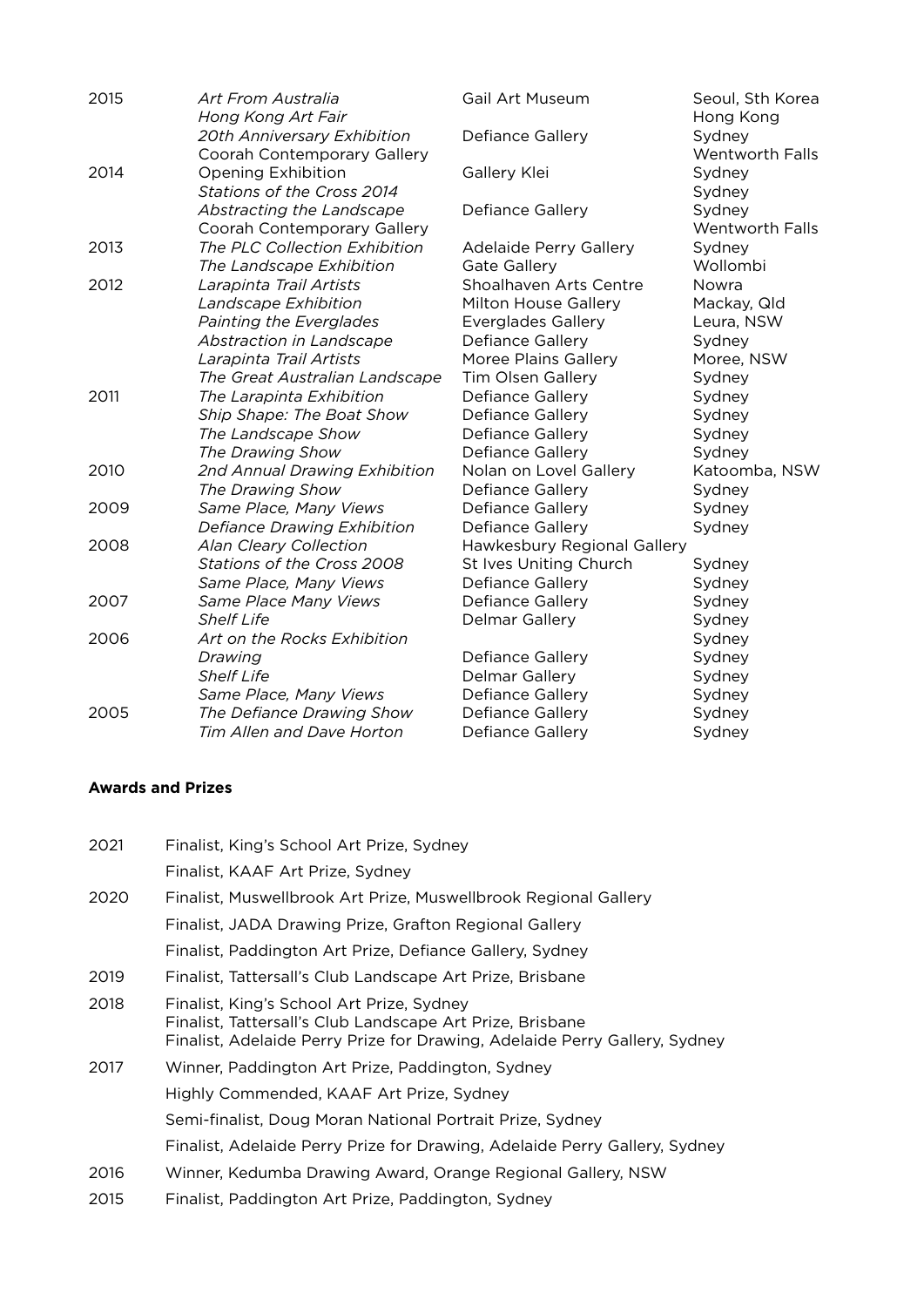|      | Finalist, Adelaide Perry Prize for Drawing, Adelaide Perry Gallery, Sydney |
|------|----------------------------------------------------------------------------|
| 2014 | Finalist, Paddington Art Prize, Paddington, Sydney                         |
|      | Finalist, NSW Parliament Plein Air Painting Prize, NSW Parliament, Sydney  |
|      | Finalist, Adelaide Perry Prize for Drawing, Adelaide Perry Gallery, Sydney |
| 2013 | Finalist, Kedumba Drawing Award, Wentworth Falls, NSW                      |
| 2012 | Finalist, Dobell Prize, Art Gallery of NSW, Sydney                         |
|      | Finalist, Paddington Art Prize, Mary Place Gallery, Sydney                 |
|      | Finalist, NSW Parliament Plein Air Painting Prize, NSW Parliament, Sydney  |
|      | Finalist, Adelaide Perry Prize for Drawing, Adelaide Perry Gallery, Sydney |
|      | Highly Commended, Norvill Art Prize, Murrurundi, NSW                       |
| 2010 | People's Choice Award, Adelaide Perry Prize for Drawing, Sydney            |
|      | Commended, Norvill Art Prize, Murrurundi, NSW                              |
| 2009 | Finalist, Dobell Prize, Art Gallery of NSW, Sydney                         |
|      | Finalist, Kedumba Drawing Award, Kedumba Gallery, Wentworth Falls          |
| 2007 | Finalist, Wynne Prize, Art Gallery of NSW, Sydney                          |
| 2006 | Finalist, Dobell Prize, Art Gallery of NSW, Sydney                         |
|      | Finalist, Paddington Art Prize, Michael Nagy Fine Art, Sydney              |
|      | Finalist, Norvill Art Prize, Murrurundi, NSW                               |
| 1999 | Finalist, Kedumba Drawing Award, Kedumba Gallery, Wentworth Falls          |

## **Residencies**

| 2019 | Australian Wildlife Conservancy, Mt Zero-Taravale, North Queensland  |
|------|----------------------------------------------------------------------|
| 2015 | Artist Residency, Huangshan, China. Nock Art Foundation, Hong Kong   |
| 2014 | Artist Residency, Zhangjiajie, China. Nock Art Foundation, Hong Kong |
| 2014 | Artist in Residence, Pymble Ladies College                           |
| 2013 | Artist in Residence, Pymble Ladies College                           |
| 2011 | Artist in Residence, PLC, Croydon, Sydney                            |
| 2008 | Bundanon Trust, Artist in Residence Program, NSW                     |
| 1991 | WASPS Studio Residency, Glasgow, Scotland                            |

# **Collections**

Supreme Court of Victoria Artbank Paddington Art Prize Collection Kedumba Collection of Contemporary Australian Drawings Allens Arthur Robinson Bundanon Trust Collection PLC Sydney Collection Hawkesbury Regional Gallery TAFE NSW, Western Sydney Institute Seoul Fine Arts Centre, Korea Chandler Coventry collection